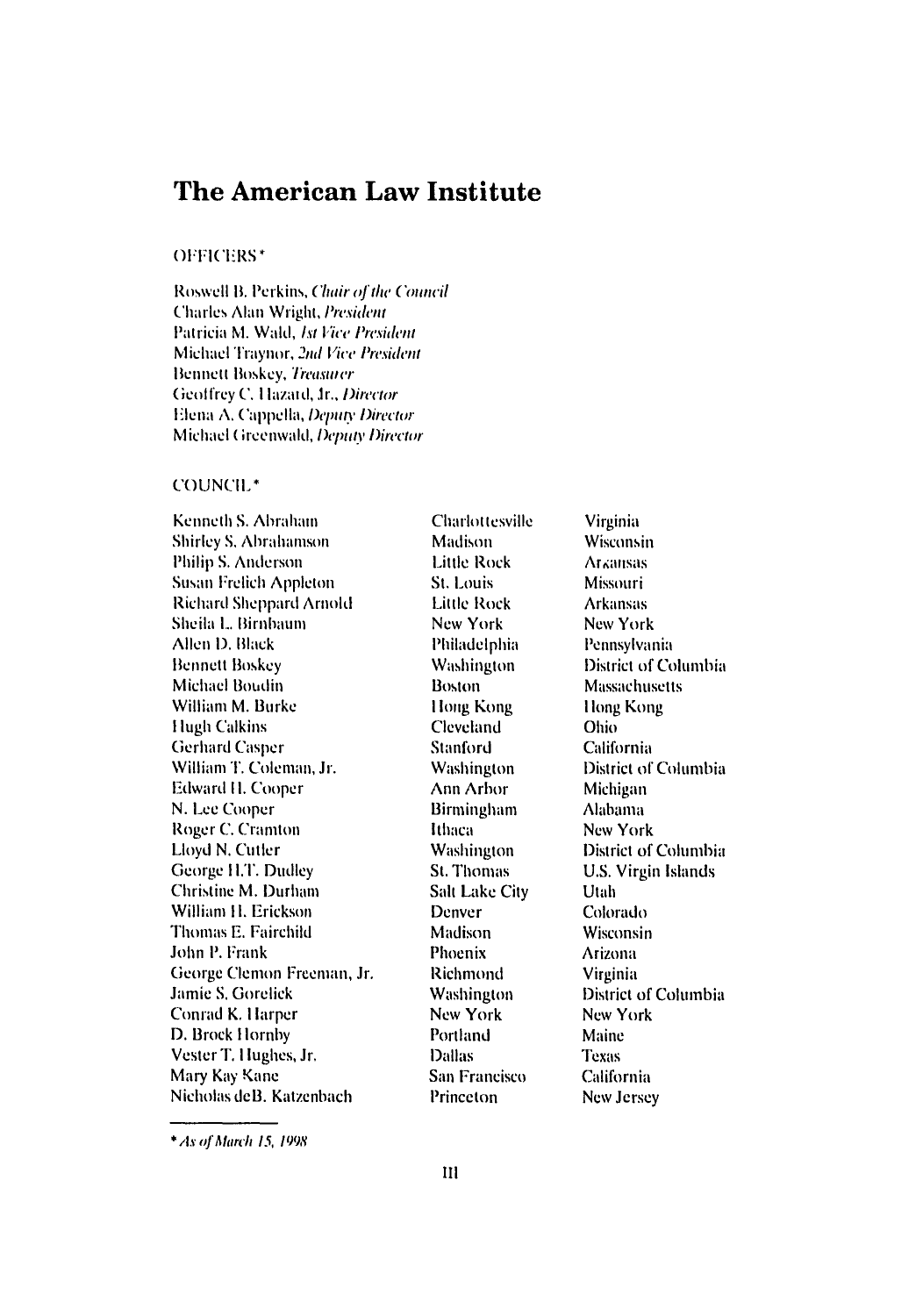# **COUNCIL**

Herma Hill Kay **Carolyn Dineen King** Pierre N. Leval **Betsy Levin** Hans A. Linde Martin Lipton Robert MacCrate John W. Martin, Jr. Hale McCown Vincent L. McKusick Robert H. Mundheim Roswell B. Perkins Harvey S. Perlman Ellen Ash Peters Louis II, Pollak Roberta Cooper Ramo Ernest J. Sargeant Mary M. Schroeder Sherwin P. Simmons Wm. Reece Smith, Jr. Robert A. Stein John T. Subak Michael Traynor **Bill Wagner** Patricia M. Wald Elizabeth Warren William H. Webster George Whittenburg Herbert P. Wilkins James H. Wilson, Jr. **Charles Alan Wright** 

Berkeley Houston New York Washington Salem New York New York Deadorn. Lincoln Portland New York New York Lincoln Hartford Philadelphia Albuquerque Boston Phoenix Miami Tampa Chicago Philadelphia San Francisco **Tampa** Washington **Cambridge Washington** Amarillo **Boston Atlanta Austin** 

**California** Texas New York District of Columbia Oregon New York New York Michigan Nebraska Maine New York New York Nebraska Connecticut Pennsylvania New York **Massachusetts Arizona** Florida Florida **Illinois** Pennsylvania **California** Florida **District of Columbia** Massachusetts District of Columbia Texas Massachusetts Georgia **Texas** 

# **Emeritus Council Members**

Joseph F. Johnston Edward Hirsch Levi Lawrence E. Walsh Herbert Wechsler\* John Minor Wisdom **Birmingham** Chicago Oklahoma City New York **New Orleans** 

**Alabama** Illinois **Oklahoma** New York Louisiana

The Executive Office THE AMERICAN LAW INSTITUTE 4025 Chestnut Street Philadelphia, Pennsylvania 19104-3099

\* Director Emerities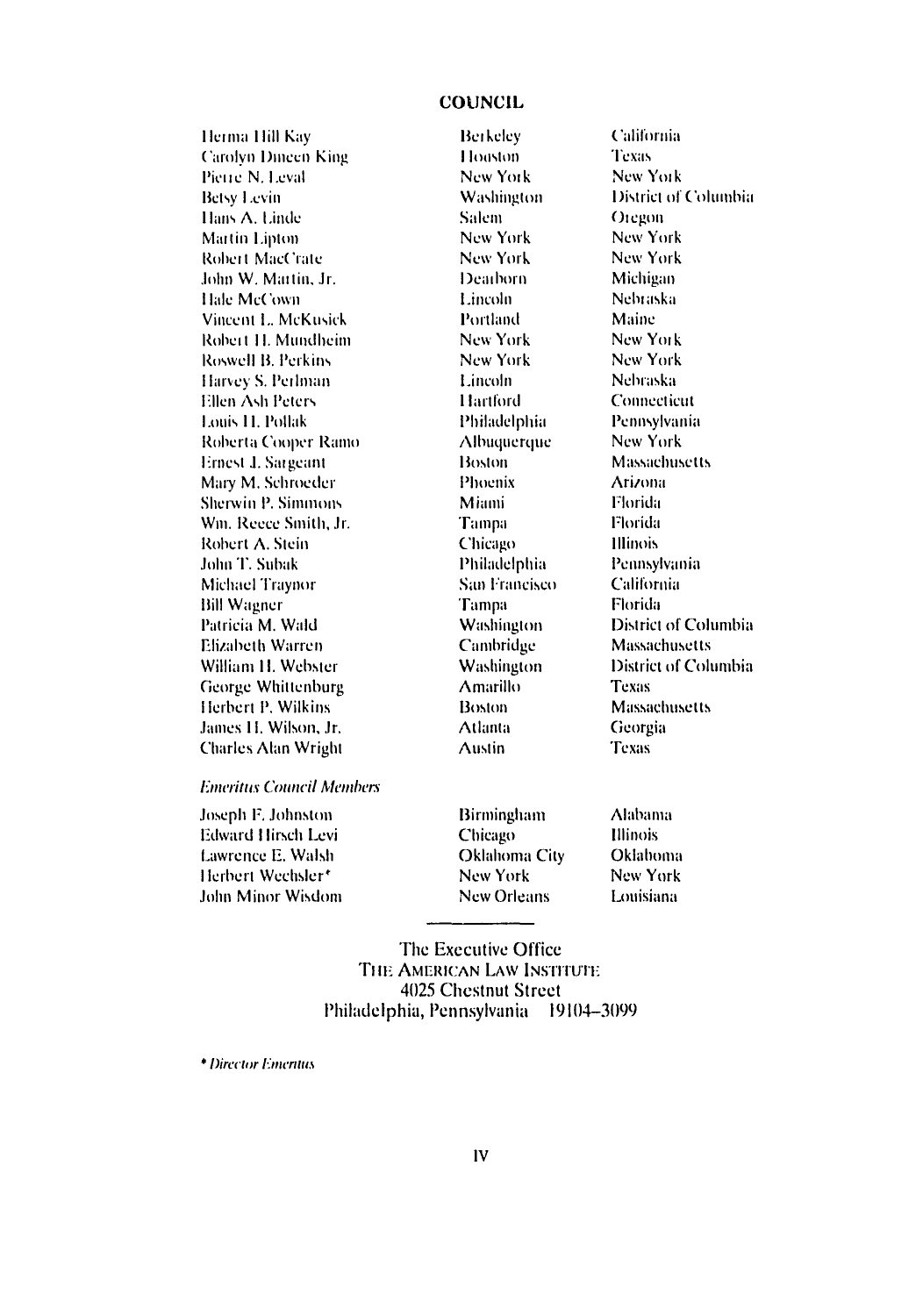# **REPORTERS**

\*JAMES A. HENDERSON, JR., Cornell Law School, Ithaca, New York <sup>4</sup> AARON D. TWERSKI, Brooklyn Law School, Brooklyn, New York

# **ADVISERS**

| KENNETH S. ABRAHAM, University of Virginia School of Law, Charlottesville, |  |  |
|----------------------------------------------------------------------------|--|--|
| Virginia                                                                   |  |  |

SHEILA L. BIRNBAUM, New York, New York

ROGER C. CRAMTON, Cornell Law School, Ithaca, New York

OSCAR S. GRAY, University of Maryland School of Law, Baltimore, Maryland

MICHAEL D. GREEN, University of lowa College of Law, Iowa City, Iowa

ROBERT L. HABUSH, Milwaukee, Wisconsin

ROBERT E. KEETON, United States District Court for the District of Massachusetts, Boston, Massachusetts

CAROLYN DINEEN KING, United States Court of Appeals for the Fifth Circuit, Houston, Texas

HANS A. LINDE, Salem, Oregon; Senior Judge, Oregon Supreme Court

JOHN W. MARTIN, JR., Dearborn, Michigan

VINCENT L. MCKUSICK, Portland, Maine; Retired Chief Justice, Supreme **Judicial Court of Maine** 

ROBERT L. RABIN, Stanford Law School, Stanford, California

- PAUL D. RHEINGOLD, New York, New York
- GARY T. SCHWARTZ, University of California at Los Angeles School of Law, Los Angeles, California

VICTOR E. SCHWARTZ, Washington, District of Columbia

MARSHALL S. SHAPO, Northwestern University School of Law, Chicago, Hlinois

- MICHAEL TRAYNOR, San Francisco, California
- **BILL WAGNER, Tampa, Florida**

PAUL C. WEILER, Harvard University Law School, Cambridge, Massachusetts

# **EDITORIAL ADVISER**

DAVID G. OWEN, University of South Carolina School of Law, Columbia, South Carolina Ifrom 19961

#### **EX OFFICIO**

ROSWELL B. PERKINS, New York, New York Chair of the Council, The American Law Institute

CHARLES ALAN WRIGHT, Austin, Texas President, The American Law Institute

GEOFFREY C. HAZARD, JR., Philadelphia, Pennsylvania Director, The American Law Institute

<sup>\*</sup> Professors Henderson and Twerski were jointly designated American Law Institute R. Ammi Cutter Reporters as of 1997.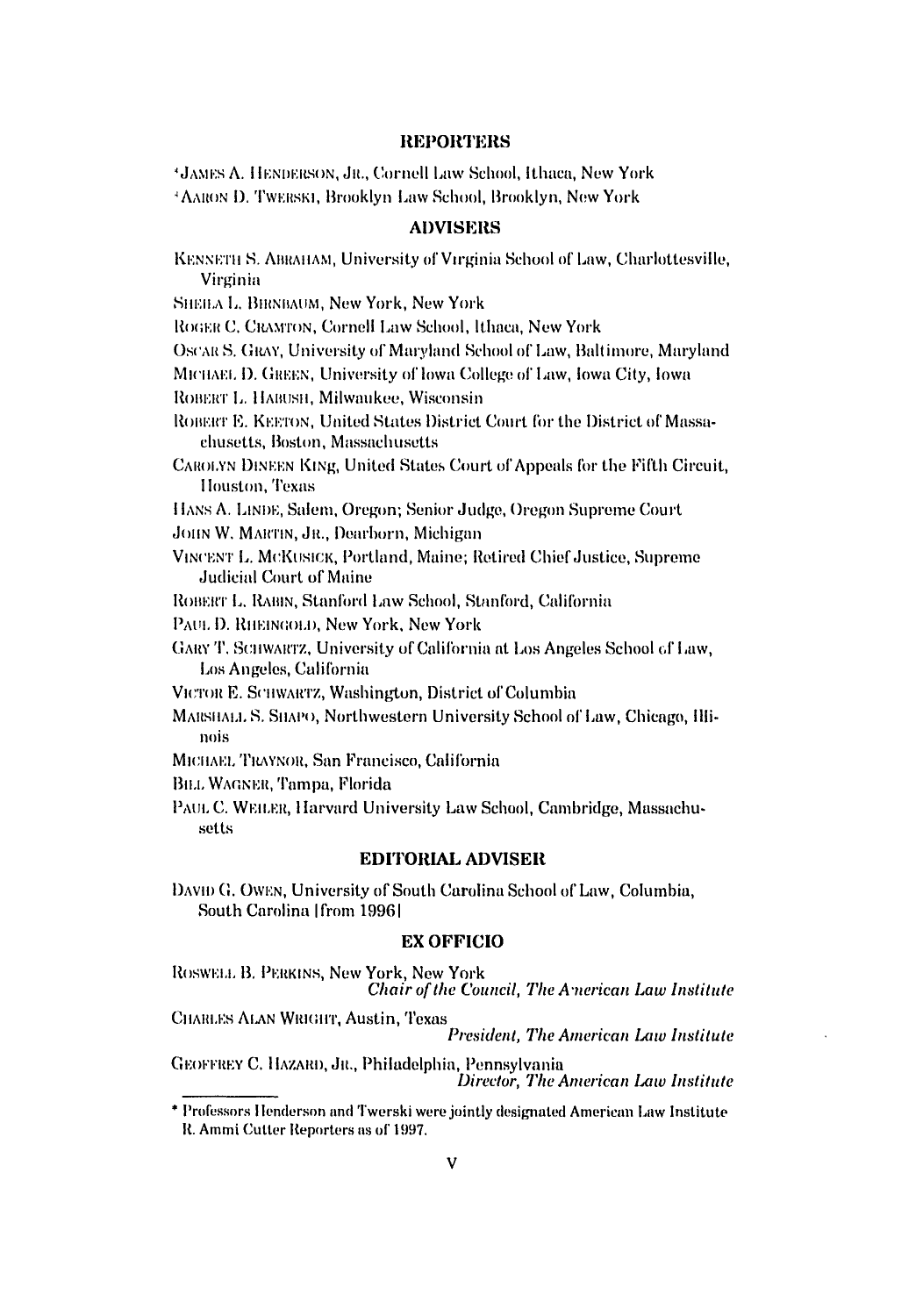(as of April 14, 1997)

ROGER I. ABRAMS, Newark, New Jersev FREDERICK RANDOLPH ANDERSON. JR., Washington, D.C. **JENNIFER II. ARLEN, Los Angeles.** California ROBERT E. AUSTIN, JR., Leesburg, Florida MARK L. AUSTRIAN, Washington,  $D.C.$ JOSEPH R. BANKOFF, Atlanta, Georgia PETER V. BAUGHER, Chicago, Illinois WALTER HULL BECKHAM, JR., Miami, Florida FORTUNATO P. BENAVIDES, United **States Court of Appeals for the** Fifth Circuit, Austin, Texas MARGARET A. BERGER, Brooklyn, New York RICHARD LYLE BERKMAN, Philadelphia, Pennsylvania **ANDREW T. BERRY, Newark, New** Jersey ROBERT DALE BICKEL, St. Petersburg, Florida LAWRENCE BILDER, New Jersey Superior Court, Appellate Division, Jersey City, New Jersey ANTHONY J. BOCCHINO, Philadelphia, Pennsylvania EUGENE M. BOGEN, Mississippi Circuit Court, Greenville, Mississipрì **GARY LEE BOLAND, Baton Rouge,** Louisiana LOUIS F. BONACORSI, St. Louis, Missouri RICHARD A. BOOTH, Baltimore, Maryland AMELIA H. BOSS, Philadelphia, Pennsylvania PHILLIP D. BOSTWICK, Washington, D.C.

HILDY BOWBEER, Minneapolis, Minnesota AUBREY R. BOWLES III, Richmond, Virginia MYRON J. BROMBERG, Morristown, New Jersey BRITAIN H. BRYANT, St. Croix, U.S. Virgin Islands JOHN P. BURTON, Santa Fe, New Mexico ELIZABETH J. CABRASER, San Francisco. California **SAMMY CACCIATORE, Melbourne,** Florida STEPHEN CALKINS, Washington, D.C. ELENA A. CAPPELLA, Philadelphia, Pennsylvania **JIM R. CARRIGAN, United States Dis**trict Court for the District of Colorado, Denver, Colorado GEORGE J. CASPAR III, Avon, Connecticut **JORDAN B. CHERRICK, St. Louis, Mis**souri STEPHEN YEE CHOW, Boston, Massachusetts NEIL B. COHEN, BROOKLYN, New York JAMES H. COLEMAN, Jr., New Jersey Superior Court, Appellate Division, Springfield, New Jersey CALVIN J. COLLIER, Northfield, Illinois WAYNE DALE COLLINS, New York, New York ROXANNE B. CONLIN, Des Moines, lowa DENNIS R. CONNOLLY, New York, New York THE RT. HON. THE LORD COOKE OF THORNDON, Wellington, New Zealand GEORGE W. COOMBE, JR., San Francisco, Ca'itornia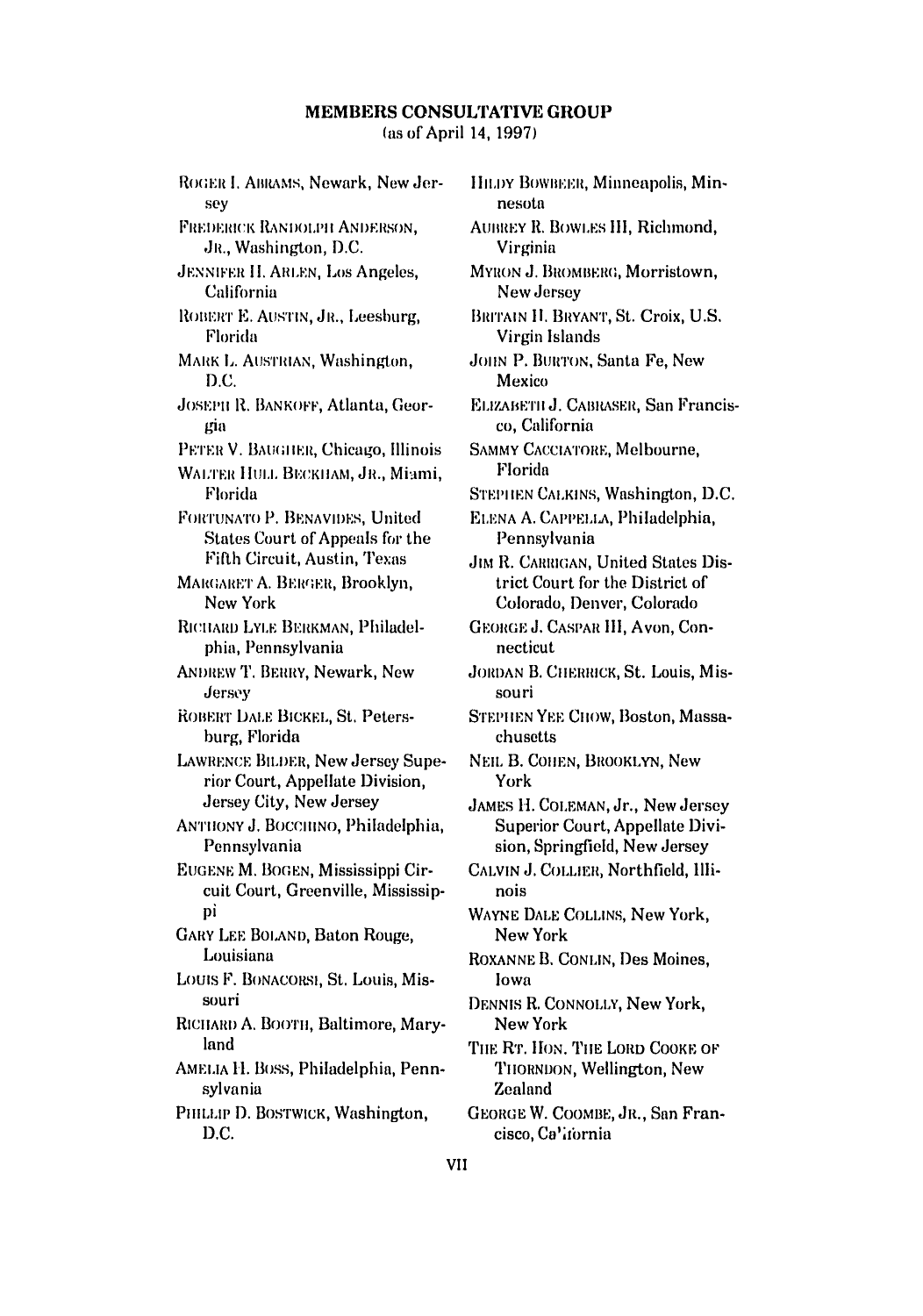ALFRED W. CORTESE, JR., Washington, D.C. **JAMES DONALD COWAN, JR., Greens**boro, North Carolina LOUIS A. CRACO, New York, New York ROBERT A. CREAMER, Chicago, Illinois MARGARET ELLEN CURRAN, Providence, Rhode Island FRANK J. DAILY, Milwaukee, Wisconsin **CHRISTOPHER SCOTT D'ANGELO.** Philadelphia, Pennsylvania **JOHN B. DAVIDSON, Chicago. Illinois** KEITH L. DAVIDSON, Chicago, Illinois FREDERICK BENJAMIN DAVIS, Memphis. Tennessee **JOHN LESTER DIAMOND, San Francis**co, California CHARLTON DIETZ, St. Paul, Minnesota **ANTHONY M. DILEO, New Orleans,** Louisiana JOHN M. DINSE, Burlington, Vermont ANTHONY E. DIRESTA, Atlanta, Georgia DAN B. DOBBS, Tueson, Arizona MITCHELL F. DOLIN, Washington, D.C. WILLIAM V. DORSANEO III, Dallas, Texas **WILLIAM A. DREIER, New Jersey** Superior Court, Appellate Division, Springfield, New Jersey ROCHELLE C. DREYFUSS, New York, New York W. WAYNE DRINKWATER, JR., Jackson, Mississippi JOHN P. DRISCOLL, JR., Boston, Massachusetts ALBERT W. DRIVER, JR., Mountainside, New Jersey KEVIN PATRICK DUFFY, Springfield, New Jersey

DIANE DURGIN, Atlanta, Georgia **WARREN W. EGINTON, United States** District Court for the District of Connecticut, Bridgeport, Connecticut **GREGORY A. EIESLAND, Rapid City,** South Dakota DORSEY E. ELLIS, JR., St. Louis, Missouri CHARLES M. ELSON, St. Petersburg, Florida DONALD J. FARAGE, Philadelphia, Pennsylvania JEFFREY M. FELDMAN, Anchorage, **Alaska** DAVID A. FISCHER, Columbia, Missouri JOHN G. FLEMING, Berkeley, California PETER FLYNN, Chicago, Hlinois GEORGE CLEMON FREEMAN, JR., Richmond, Virginia WILLIAM FREIVOGEL, Chicago, Illinois LEWIS R. FRIEDMAN, New York State **Supreme Court, New York, New** York HALEY J. FROMHOLZ, Superior Court of California, Pomona, California WILLIAM C. FRYE, Tampa, Florida KOICHIRO FUJIKURA, Tokyo, Japan JOSE A. FUSTE, United States District Court for the District of Puerto Rico, San Juan, Puerto Rico BRUCE E. GAGNON, Anchorage, Alaska **MARSHA GARRISON, Brooklyn, New** York VINCENT F. GARRITY, JR., Philadelphia, Pennsylvania **WILLIAM L. GARWOOD, United States** Court of Appeals for the Fifth Circuit, Austin, Texas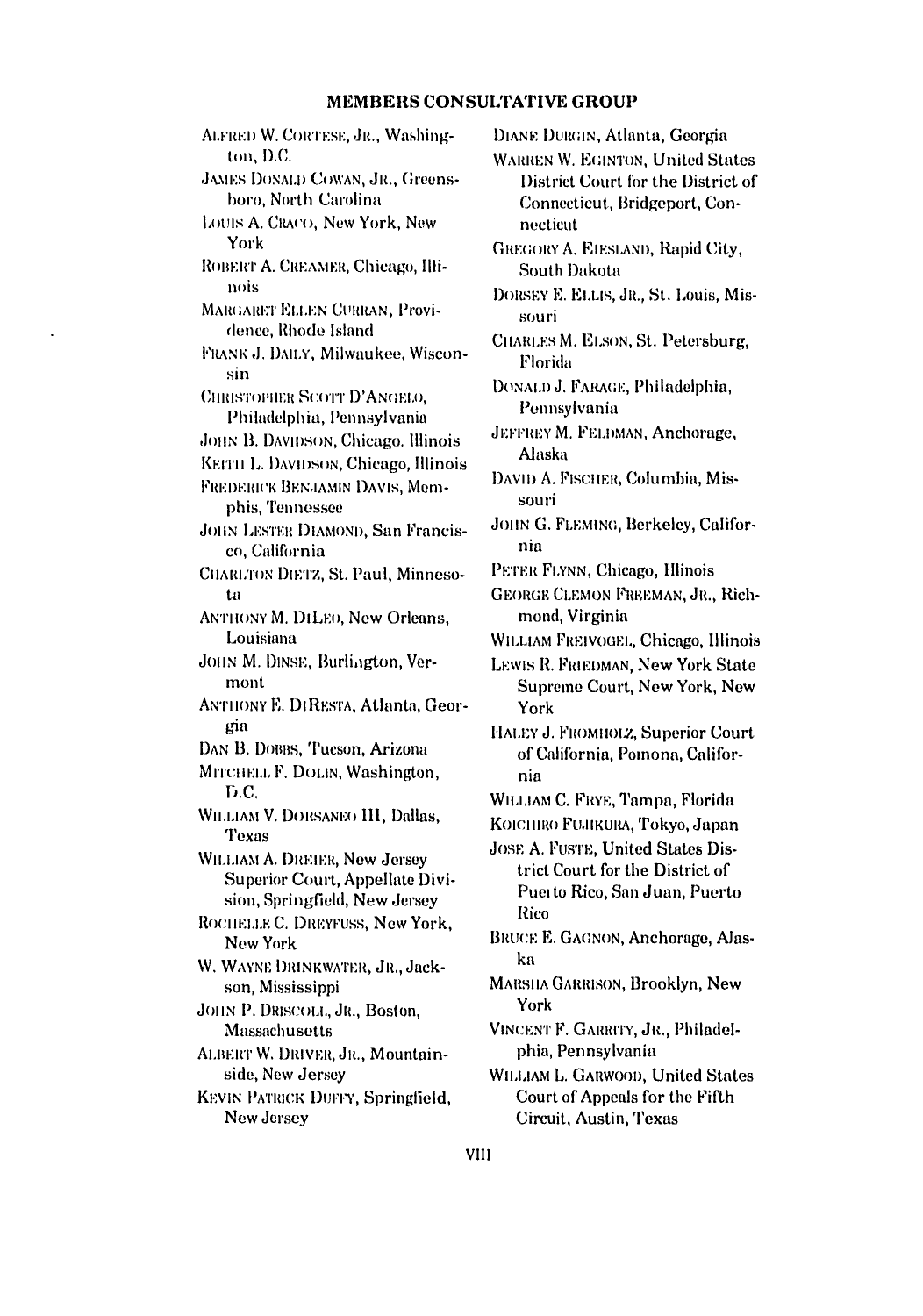**JANINE P. GESKE, Wisconsin** Supreme Court, Madison, Wisconsin JAMES D. GUIAROU, Milwaukee, Wisconsin A. SPENCER GILBERT III, Jackson, Mississippi MARGARET GILHOOLEY, Newark, New Jersey R. NICHOLAS GIMBEL, Philadelphia, Pennsylvania **JOSEPH GOLDBERG, Albuquerque, New Mexico** MURRAY C. GOLDMAN, Pennsylvania Court of Common Pleas, Philadelphia, Pennsylvania JEROME C. HAFTER, Greenville, Mississippi RALPH L. HALPERN, Buffalo, New York CHARLES HANSEN, St. Louis, Missouri **EUGENE M. HARING, Newark, New** Jersey **ROBERT E. HARRINGTON, New** Orleans, Louisiana PHILIP LEE HARRIS, Chicago, Illinois RICHARD E.V. HARRIS, San Francisco, California HARRIS L HARTZ, New Mexico Court of Appeals, Albuquerque, New Mexico CHARLES A. HARVEY, JR., Portland, Maine PATRICK J. HEAD, Chicago, Illinois ROGER C. HENDERSON, Tucson, Arizona ERIC B. HENSON, Philadelphia, Pennsylvania DAVIO F. HERR, Minneapolis, Minnesota **GREGORY ALAN HICKS, Seattle,** Washington RICHARD DEC. HINDS, Washington, D.C.

ERIC M. HOLMES, Lexington, Kentucky DOUGLAS G. HOUSER, Portland, Oregon EDWIN E. HUDDLESON III, Washington, D.C. RICHARD W. HULBERT, New York, New York DAVID W. ICHEL, New York, New York EDWIN J. JACOB, New York, New York LAURENCE M. JOHNSON, Boston, Massachusetts VINCENT R. JOHNSON, San Antonio, **Texas** PAUL F. JONES, Buffalo, New York MICHAEL ALEXANDER KAHN, San Francisco, California PETER J. KALIS, Pittsburgh, Pennsylvania SIDNEY K. KANAZAWA, Los Angeles, California JOSEPH A. KATARINCIC, Pittsburgh, Pennsylvania JOHN E. KEEFE, New Jersey Superior Court, Appellate Division, New Brunswick, New Jersey CORNELIA G. KENNEDY, United States Court of Appeals for the Sixth Circuit, Detroit, Michigan ROBERT W. KENT, Chester, New Jersey CATHERINE KESSEDJIAN, Paris, France **GLADYS KESSLER, Superior Court of** the District of Columbia, Washington, D.C. EDWIN A. KILBURN, Secaucus, New Jersey MARK R. KILLENBECK, Fayetteville, **Arkansas** MICHAEL PATRICK KING, Superior Court of New Jersey, Appellate Division, Westmont, New Jersey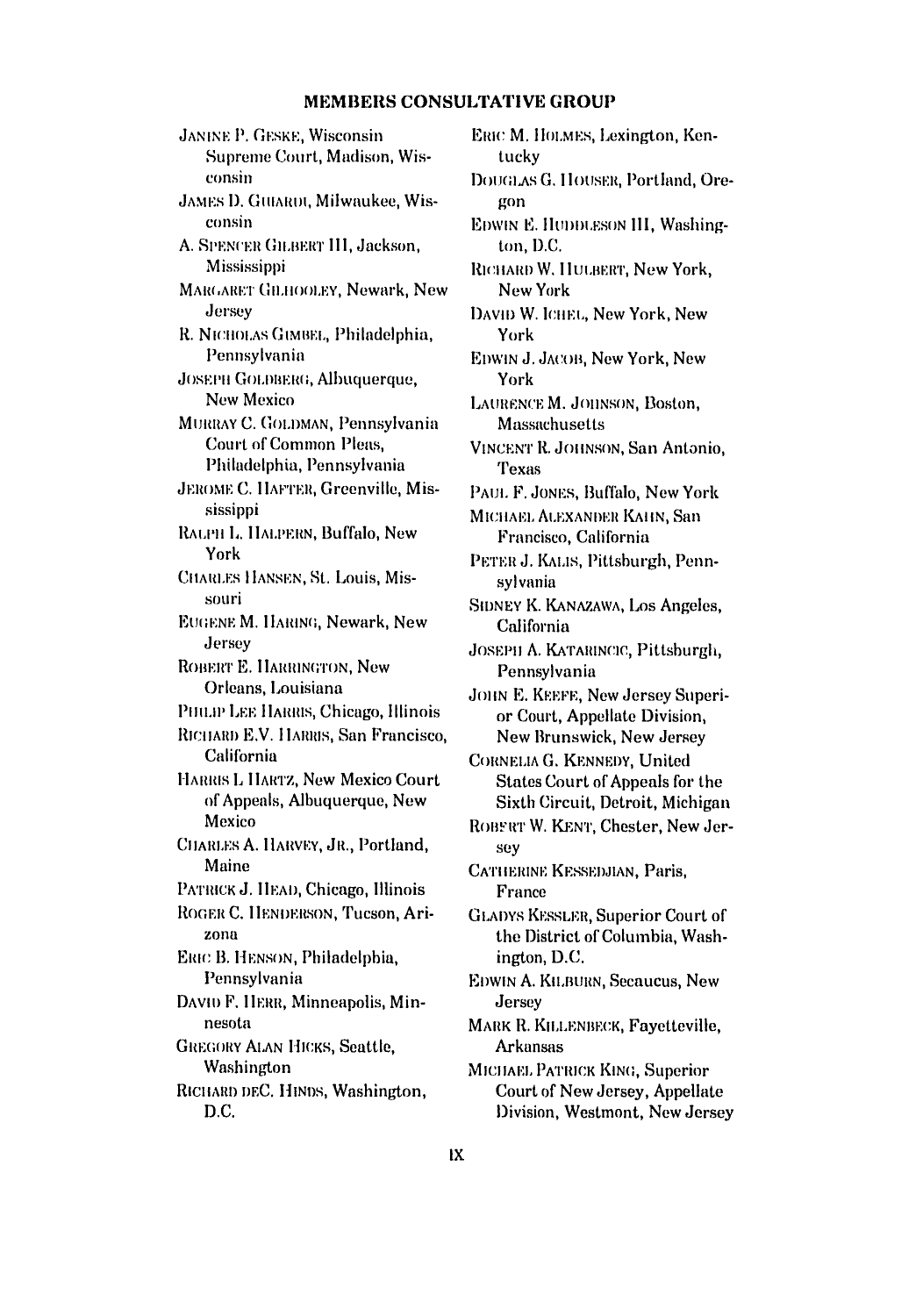DAVID G. KLABER, Pittsburgh, Pennsylvania MARC S. KLEIN, Newark, New Jersey HOWARD C. KLEMME, Boulder, Colorado ANDREW D. KOBLENZ, Washington,  $D.C.$ MARTIN A. KOTLER, Wilmington, **Delaware LARRY KRAMER, New York, New** York NOEL ANKETELL KRAMER, Superior Court of the District of Columbia, Washington, D.C. SHELDON KRANTZ, Washington, D.C. WILLIAM P. KRATZKE, Memphis, Tennessee **EDWARD LABATON, New York, New** York EDWARD V. LAHEY, JR., Purchase, New York LOUISE A. LAMOTHE, Los Angeles, California HOWARD I. LANGER, Philadelphia, Pennsylvania RICHARD W. LANGERMAN, Phoenix, Arizona HOWARD A. LATIN, Newark, New Jersey PAUL A. LEBEL, Williamsburg, Virginia ROBERT O. LESHER, Tucson, Arizona JOHN LEUBSDORF, New York, New York WH.LIAM G. LEVI, Kansas City, Missouri CHARLES L. LEVIN, Michigan Supreme Court, Detroit, Michigan VICTOR B. LEVIT, San Francisco, California JOSEPH W. LITTLE, Gainesville, Florida DAVID A. LOGAN, Winston-Salem, **North Carolina** 

THAD G. LONG, Birmingham, Alabama

JEAN C. LOVE, Iowa City, Iowa

MITCHELL A. LOWENTHAL, New York, New York

ROBERT E. LUTZ II, Los Angeles, California

M. STUART MADDEN, White Plains, New York

MARK S. MANDELL, Providence, Rhode Island

EDWARD FRANCIS MANNINO, Philadelphia, Pennsylvania

BASIL S. MARKESINIS, London, England

PRENTICE H. MARSHALL, Ponce Inlet, Florida

JOANNE MARTIN, Chicago, Illinois

ARVIN MASKIN, New York, New York

DAVID C. MASON, Missouri Circuit Court, St. Louis, Missouri

KIRK MARTIN MCALPIN, Savannah, Georgia

**JAMES T. MCCARTT, Houston, Texas** 

FRANK MCCLELLAN, Philadelphia, Pennsylvania

JOHN L. MCGOLDRICK, New York, New York

POWELL MCHENRY, Cincinnati, Ohio

JAMES F. MCHUGH III, Massachusetts Superior Court, Lincoln, Massachusetts

KENNETH JAMES MCINTYRE, Detroit, Michigan

DOUGLAS MCKAY, JR., Columbia, South Carolina

M. MARGARET MCKEOWN, Seattle, Washington

MARY A. MCLAUGHLIN, Philadelphia, Pennsylvania

A. DOUGLAS MELAMED, Washington, D.C.

RICHARD S. MILLER, Honolulu, Hawaii

J. W. MONTGOMERY HI, Pittsburgh, Pennsylvania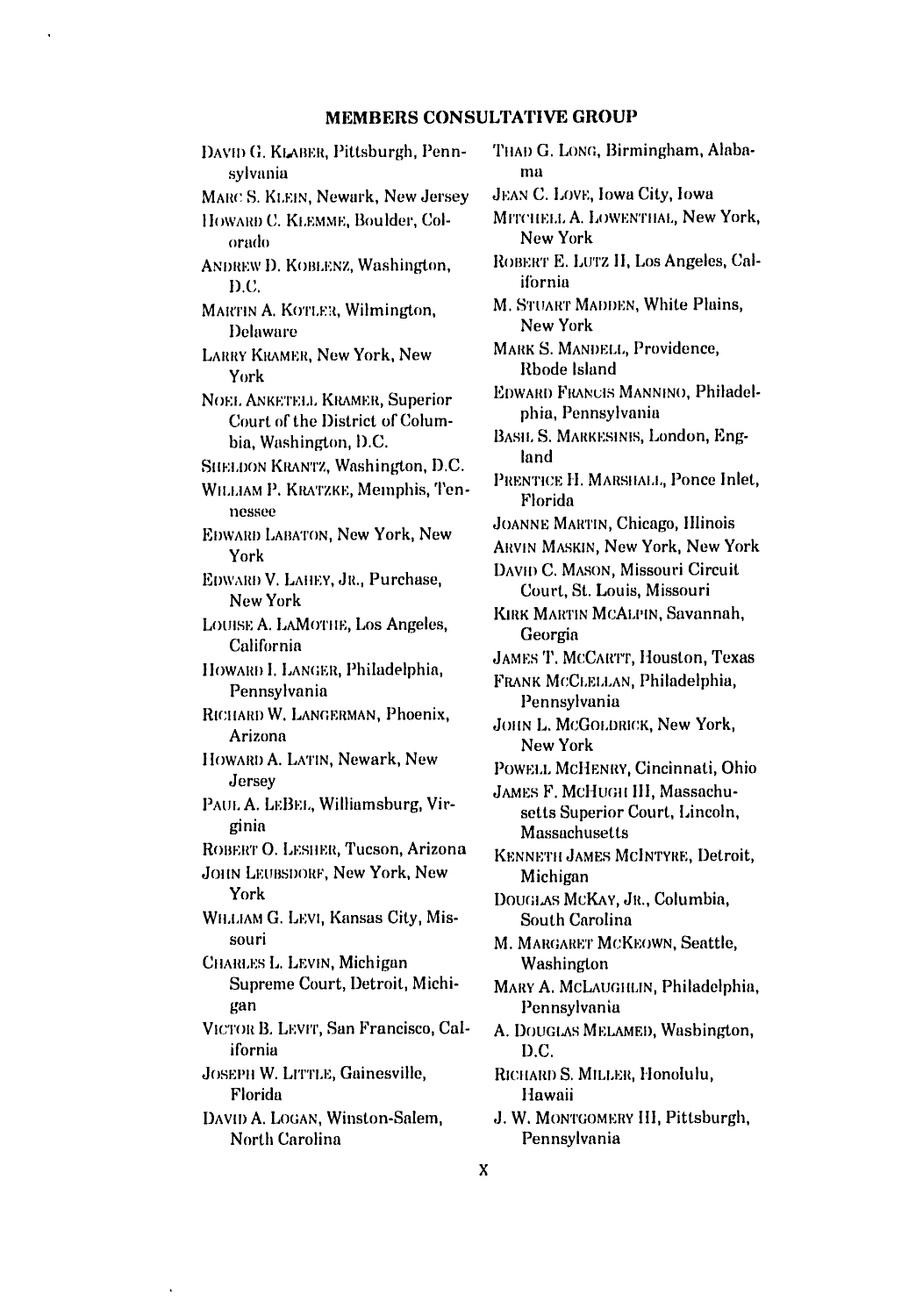**STEVE MORRIS, Las Vegas, Nevada** LUTHER T. MUNFORD, Jackson, Mississippi BARRY J. NACE, Washington, D.C. RICHARD L. NEUMEIER, Boston, Massachusetts **GEORGE M. NEWCOMBE. New York.** New York THOMAS R. NEWMAN, New York, New York RICHARD E. NOLAN, New York, New York VIRGINIA NOLAN, San Diego, California JOHN KRANZ NOTZ, JR., Chicago, Illinois **JEFFREY O'CONNELL, Charlottesville.** Virginia MICHAEL D. O'KEEFE, St. Louis, Missouri MARIAN P. OPALA, Supreme Court of Oklahoma, Oklahoma City, Oklahoma JOSEPH J. ORTEGO, Uniondale, New York GEORGE W. OVERTON, Chicago, Illinois DAVID G. OWEN, Columbia, South Carolina PRISCILLA R. OWEN, Texas Supreme Court, Austin, Texas **JACK BYRON OWENS, Modesto, Cali**fornia JERRY RICHARD PALMER, Topeka, Kansas ROBERT L. PARKS, Miami, Florida ROBERT W. PASS, Tallahassee, Florida RICHARD N. PEARSON, Gainesville, Florida HARVEY S. PERLMAN, Lincoln, Nebraska COURTLAND H. PETERSON, Boulder, Colorado CARTER G. PHILLIPS, Washington, D.C.

JERRY J. PHILLIPS, Knoxville, Tennessee

THOMAS R. PHILLIPS, Chief Justice. Texas Supreme Court, Austin, **Texas** 

**STEVEN R. PLOTKIN, Louisiana Court** of Appeal, Fourth Circuit, New Orleans, Louisiana

**GEORGE R. POEIINER, Dallas, Texas** 

PAUL M. POHL, Pittsburgh, Pennsylvania

WILLIAM CHARLES POWERS, JR., Austin, Texas

FREDERICK A. PROVORNY, Washington, D.C.

MICHAEL CHARLES PRYLES, Melhourne, Australia

ROBERT G. PUGH, JR., Shreveport, Louisiana

THOMAS A. QUINTRELL. Cleveland, Ohio

ROBERT D. RACHLIN, Burlington, **Vermont** 

BERNARD D. REAMS, JR., Jamaica, **New York** 

JOHN M. REED, Boston, Massachusetts

DOUG RENDLEMAN, Lexington, Virginia

RICHARD L. REVESZ, New York, New York

HUGH E. REYNOLDS, JR., Indianapolis. Indiana

WILLIAM L. REYNOLDS, Baltimore, Maryland

PATRICK W. RICHARDSON, Huntsville, Alabama

CLIFFORD A. RIEDERS, Williamsport, Pennsylvania

DAVID W. ROBERTSON, Austin, Texas

JAMES L. ROBERTSON, Jackson, Mississippi

**JAMES K. ROBINSON, Detroit, Michi**gan

WM. T. ROBINSON III, Covington, Kentucky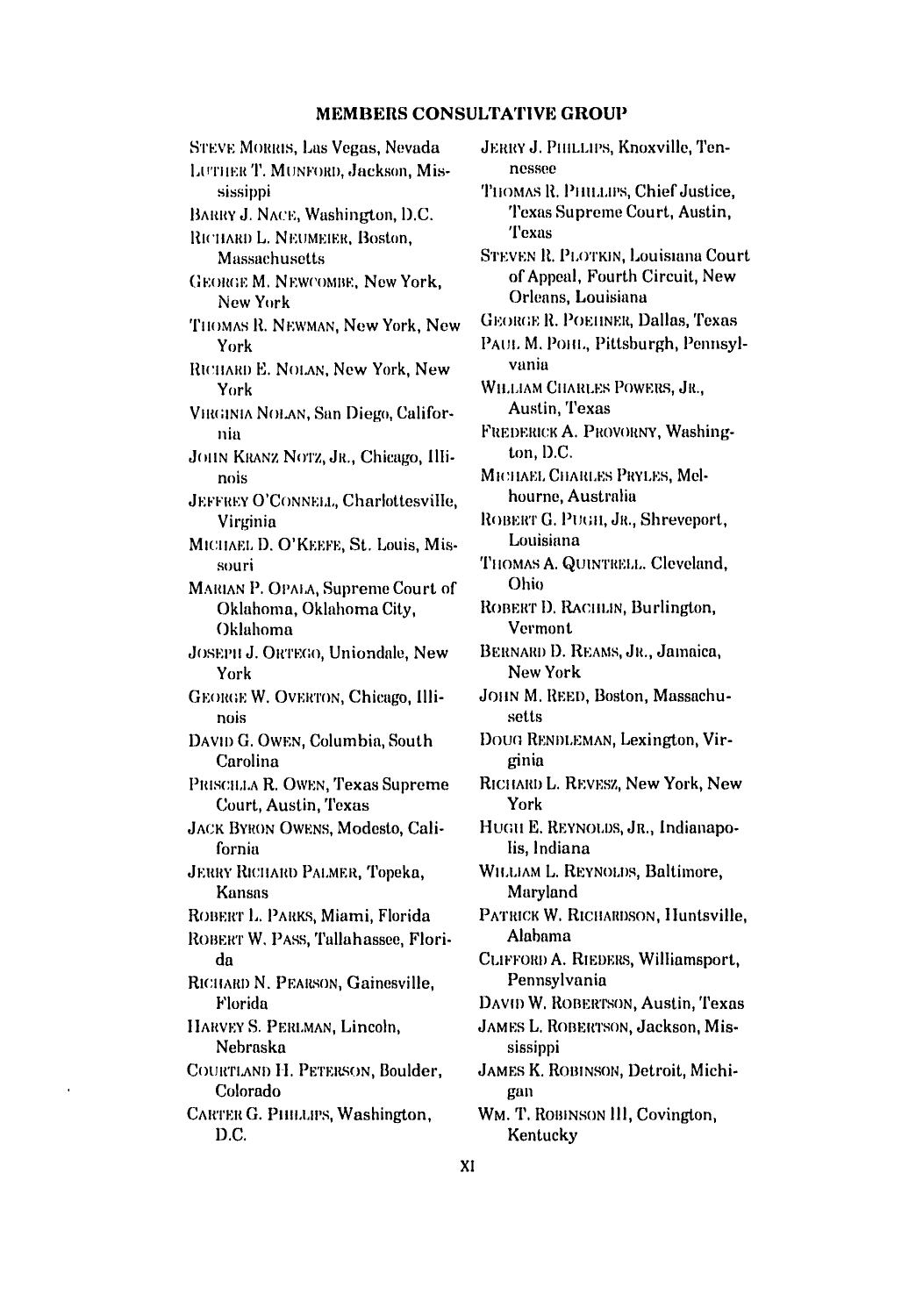ANTHONY Z. ROISMAN, Lyme, New Hampshire LEE H. ROSENTHAL, United States District Court for the Southern District of Texas, Houston, **Texas** KENNETH ROSS, Minneapolis, Minnesota GITA F. ROTHSCHILD, Newark, New Jersey THOMAS D. ROWE, JR., Durham, North Carolina TIMOTHY C. RUSSELL, Washington, D.C. MICHAEL L. RUSTAD, South Burlington, Vermont L. F. SAMS, JR., Tupelo, Mississippi PETER M. SAPAROFF, Boston, Massachusetts GARY L. SASSO, St. Petersburg, Florida **SOL SCHREIBER, New York, New** York ROBERT A. SCHUETZE, Boulder, Colorado WILLIAM SCHWARTZ, New York, New York **ANTHONY J. SCIRICA, United States** Court of Appeals for the Third Circuit, Philadelphia, Pennsylvania KARL E. SEIB, JR., New York, New York CARL M. SELINGER, Morgantown, West Virginia MARC M. SELTZER, Los Angeles, California **GEORGE W. SHADOAN, Rockville,** Maryland E. DONALD SHAPIRO, New York, New York DONALD R. SHULTZ, Rapid City, South Dakota CATHY R. SILAK, Idaho Supreme Court, Boise, Idaho

RICHARD A. SILVER, Stamford, Con*necticut*. RONALD SIMON, Washington, D.C. BEVERLY MCQUEARY SMITH, Huntington, New York R. GORDON SMITH, Richmond, Virginia STEVEN R. SMITH, San Diego, California CHRISTINA A. SNYDER, Los Angeles. California CARL A. SOLANO, Philadelphia, Pennsylvania JOAN E. STEINMAN, Chicago, Illinois JEFFREY W. STEMPEL, Tallahassee, Florida **EDWIN H. STERN, New Jersey Supe**rior Court, Morristown, New Jersey LARRY S. STEWART, Miami, Florida DONALD I STRAUBER, New York, New York **GUY MILLER STRUVE, New York, New York** JOHN T. SUBAK, Philadelphia, Pennsylvania Patrick James Sullivan, San Diego, California RICHARD L. SUTTON, Wilmington, **Delaware** LES SWANSON, Jr., Portland, Oregon LEE C. SWARTZ, Harrisburg, Pennsylvania STANLEY L. TEMKO, Washington, D.C. WILLIAM H. THEIS, Chicago, Illinois GERALD F. TIETZ, Philadelphia, Pennsylvania CARL W. TOBIAS, Missoula, Montana WILLIAM A. TRINE, Boulder, Colorado BOWEN H. TUCKER, Chicago, Illinois H. WOODRUFF TURNER, Pittsburgh, Pennsylvania